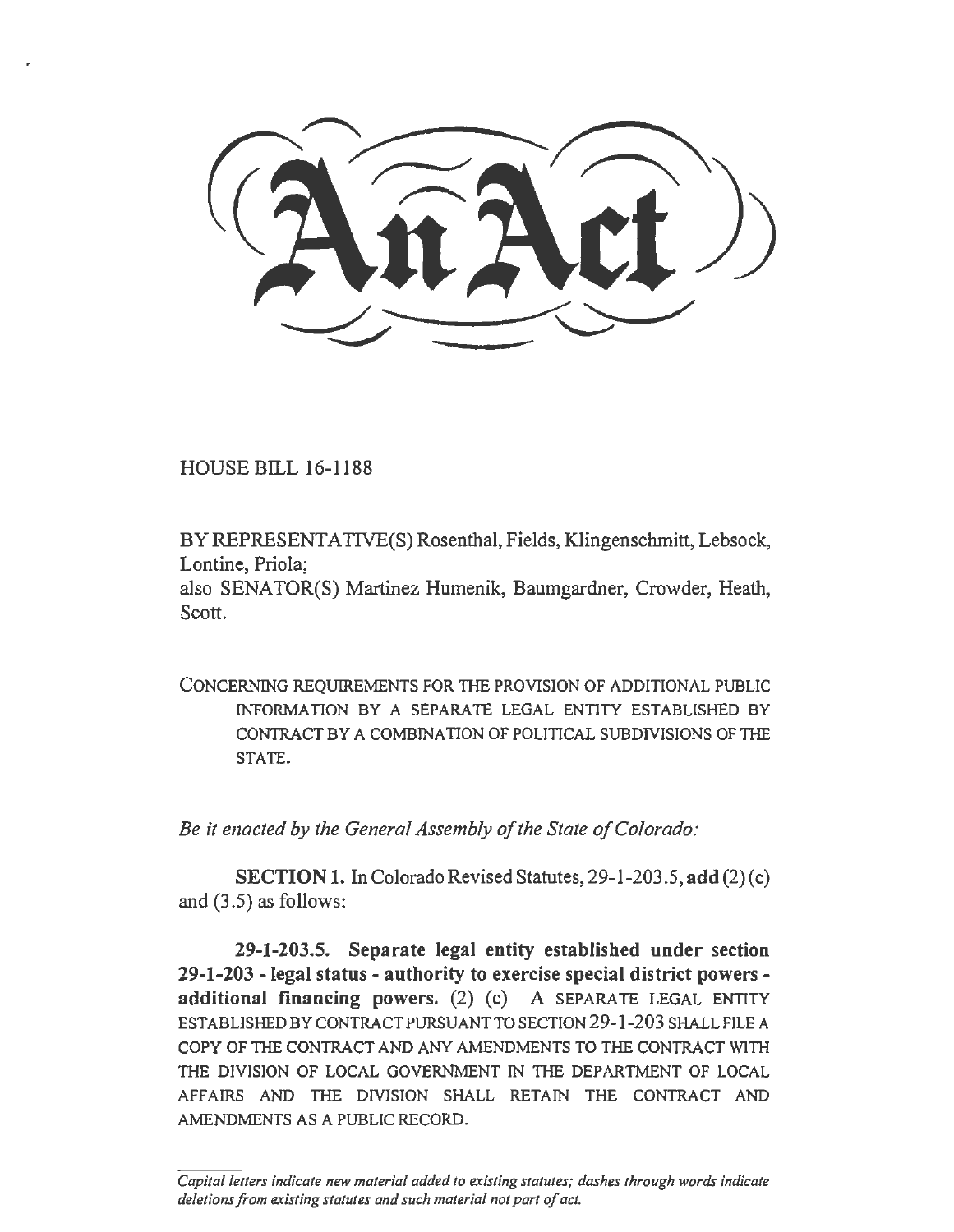(3.5) A SEPARATE LEGAL ENTITY ESTABLISHED BY CONTRACT PURSUANT TO SECTION 29-1-203 THAT HAS ISSUED BONDS, NOTES, OR OTHER FINANCIAL OBLIGATIONS AS AUTHORIZED BY PARAGRAPH (a) OF SUBSECTION (3) OF THIS SECTION IS SUBJECT TO THE "PUBLIC SECURITIES INFORMATION REPORTING ACT", ARTICLE 58 OF TITLE 11, C.R.S., AND SHALL FILE AN ANNUAL INFORMATION REPORT, TO THE EXTENT PRACTICAL, IN THE MANNER SPECIFIED IN SECTION 11-58-105, C.R.S.

SECTION 2. Act subject to petition - effective date. This act takes effect at 12:01 a.m. on the day following the expiration of the ninety-day period after final adjournment of the general assembly (August 10, 2016, if adjournment sine die is on May 11, 2016); except that, if a referendum petition is filed pursuant to section 1 (3) of article V of the state constitution against this act or an item, section, or part of this act within such period, then the act, item, section, or part will not take effect unless